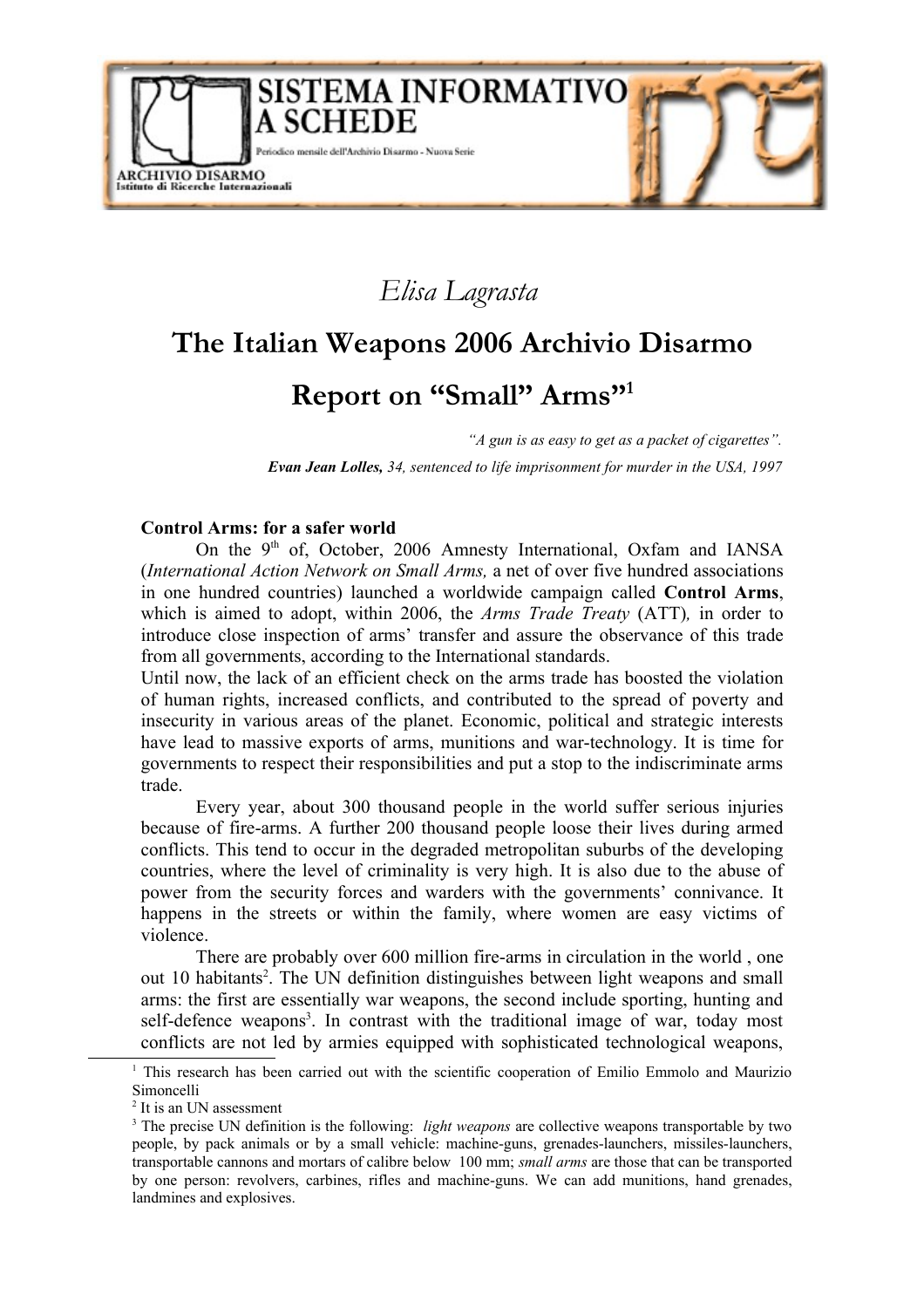but by rebel troops and paramilitary groups that clash with each other and with national armies, often making civilians the principal target of the violence. Often the term "low-intensity conflicts" is used, but this does not respect the victims of such long and bloody conflicts.

In a couple of years, the Campaign Control Arms has been able to awaken public opinion all around the world. The proliferation of weapons has become a theme discussed by common people and institutions, thanks to the pervasive and intense mobilization carried out by associations and pressure groups. *"We cannot allow free trade to dominate the international trade of weapons. We should realize that such trade is becoming the dictators' friend and people's enemy. It is time to give more importance to human lives than to weapons"* has declared Oscar Arias, ex-President of Costa Rica winner of the Nobel Prize and one of the *Control Arms Campaign* promoters.

### **The exportation of the common fire-arms: legislation and general description**

On an international scale, there are no binding treaties that regulate the sales of arms. In Europe, the code of conduct over the exportation of weapons, adopted by EU countries in 1998, is binding only from a political viewpoint, but not from a juridical one, it has only the value of a declaration of intent. In Italy, in accordance with law  $n^{\circ}$  185 (1990), there are some precise criteria<sup>[4](#page-1-0)</sup> for the export of weapons, but it only applies to military weapons. The civilian weapons – guns, revolvers, rifles, carbines and associated munitions and explosives – are subjected to law  $n^{\circ}$  110, passed in 1975 (updating of the *Testo Unico di Pubblica Sicurezza* of 1931), created to defend national order, and reduce the importation of weapons but failing to set limits for exports.

Modern legislation is lacking in every level – both national, European and international – it is inadequate for today's geo-political scene, where light weapons are becoming the most widespread tool in conflicts: they can be small, economical, easy to find on the black market and second-hand market, easy to assemble and use, and also suited to child soldiers.

In Italy, the Prime Minister is required to report to Parliament about the sales of military weapons every year in March, in accordance with law 185/90. Even given its limits and despite the repeated attacks from the war industry's lobbies have reduced the transparency and the clearness of the law, such a long relationship remains useful for the control and the public monitoring of the sales and the destination of military weapons made in Italy.

Information about the export of civilian weapons can be found only from the ISTAT web site<sup>[5](#page-1-1)</sup>. An easily consulted source (where weapons are reduced to the level of whatever other wares). It has serious limits: first, it is only possible to know the amount according to the trading currency (euro) so, it is only possible to estimate the



<span id="page-1-0"></span><sup>4</sup> Criteria are: no exportation and thoroughfare of arms and materials on the national territory when they are in contrast with the Constitution, with Italy's international agreements or when there are not adequate surety about the final destination of the materials. No exportation to countries in a state of armed conflict b) to Countries declared under total or partial embargoes of arms supplies by UN and EU c) to Countries whose governments are responsible of serious violations of human rights, verified by the competent authorities of UN, EU or the European Council. Over the years, law 185/90 has been under the pressure from some lobbies and many financial interests that reduce its efficacy.

<span id="page-1-1"></span><sup>5</sup> http://www.coeweb.istat.it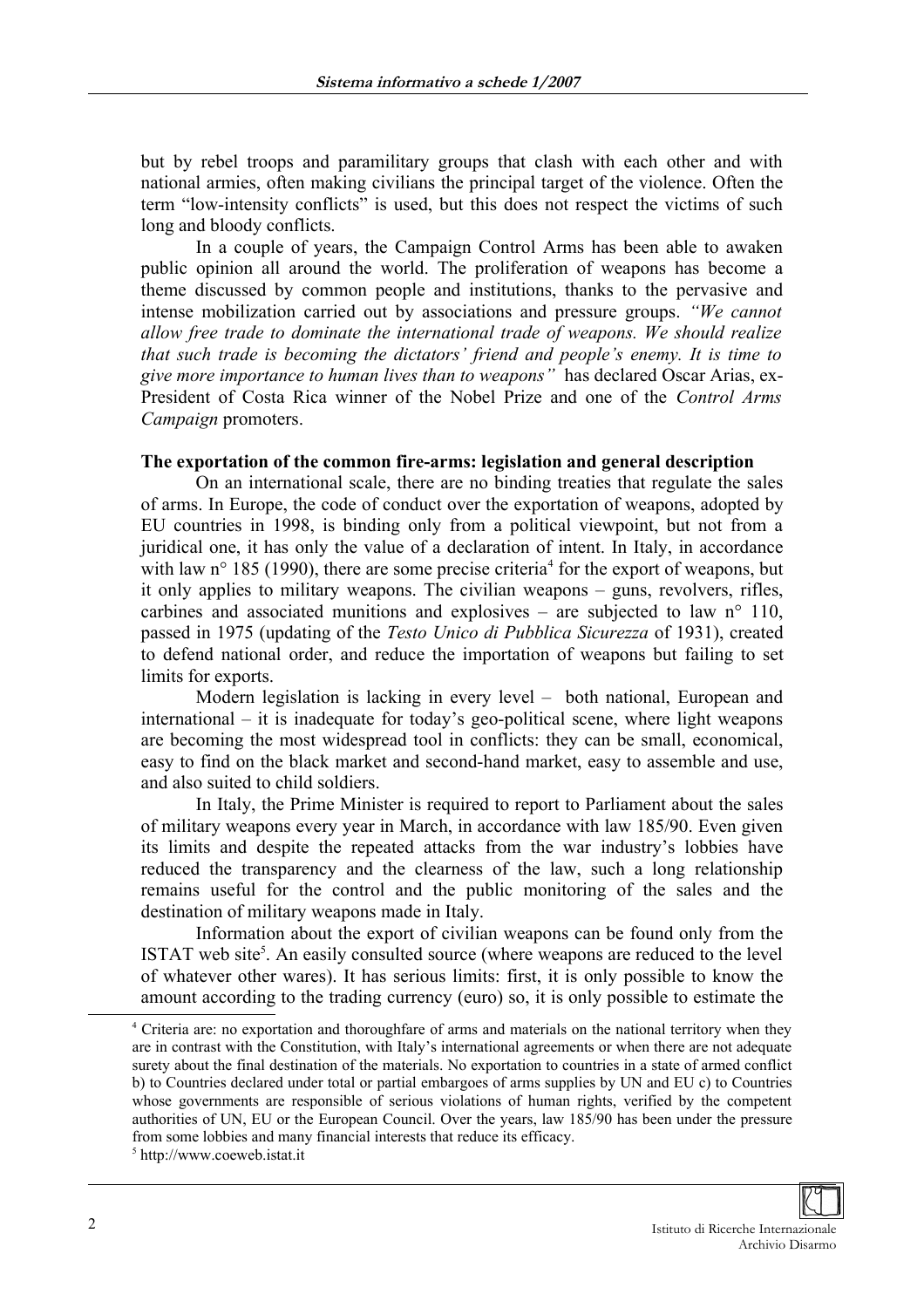quantity sold, according to what might be the estimated cost of a rifle, a gun, a bullet or gunpowder. Furthermore, it is not possible to have information about the producer nor about the final addressee. *We have arranged to aggregate some items in order to guarantee, when required, privacy [6](#page-2-0) .* In addition to the continuous updating of the months indicated as *provisional,* we also regret the insertion of new data from past years which did not report that the original figures were provisional and a definite description of the situation is unavailable.

Comparing the latest data with those analysed previously<sup>[7](#page-2-1)</sup>, there is a tendency to rise, after a minimum reached in 2001, when sales seemed to be decreasing, they have started to increase again from 2004 and they reached a peak during the last year.

There is no noteworthy news in comparison with the previous years about the destination of exported materials: the rising of sales in European countries is the most important datum: 44% of the exported weapons remained within the Union ( 344 thousand euros), while 35% (272 thousand euros) went to North America. The other European countries, not belonging to the Union, with 7% of the exports (51 thousand euros), are less important markets. Asia and South-Central America both with 4% (30 and 28 thousand euros respectively), and North Africa and Middle East with 3% (nearly 20 thousand euros). Finally, Oceania and South-Central Africa with 2% and 1% respectively ( 13 and 8,6 thousand euros).

In line with the exports of the previous years, more than one third of the civilian weapons have reached the USA for an amount of 267 thousand euros, even higher than the total of exportations to the other five big importers: the UK ( more than 79 thousand euros), France ( almost 65 thousand euros), Spain (51 thousand euros), Germany (36 thousand euros) and Greece (25 thousand euros). The following six countries imported arms valued at over 10 thousand euros and other forty-two countries imported arms valued at one thousand euros.

The Italian exports of small arms, during the last two years, have been made up of guns and rifles valued at more than 530 thousand euros, equivalent to 69% of the total, a percentage slightly higher than that recorded during 1999-2003. Munitions have amounted to 28% of the total, 213 thousand euros, lower than the previous quinquennium. Explosives still represent a small percentage: 3% or about 21 thousand euros.

# **Italian weapons and human rights: the situation in relation to the geographical areas**

#### *European Union*

The export of Italian small arms to the European Union Countries is made up of guns and rifles 60% (208 thousand euros), munitions 35% (more than 120 thousand euros) and explosives for the remaining 5 % (15 thousand euros). There was no constant trend during the years 1999-2002, but exports increase progressively from 2003 and they amount to more than 185 thousand euros in 2005.

<span id="page-2-1"></span><sup>7</sup> M. Simoncelli (edited by), *Armi leggere, guerre pesanti. Il ruolo dell'Italia nella produzione e nel commercio internazionale,* Rubettino, 2001, e E. Lagrasta, *Le armi del Bel Paese. L'Italia e il commercio Internazionale di armi leggere,* Ediesse, Roma, 2005



<span id="page-2-0"></span><sup>6</sup> http://www.coeweb.istat.it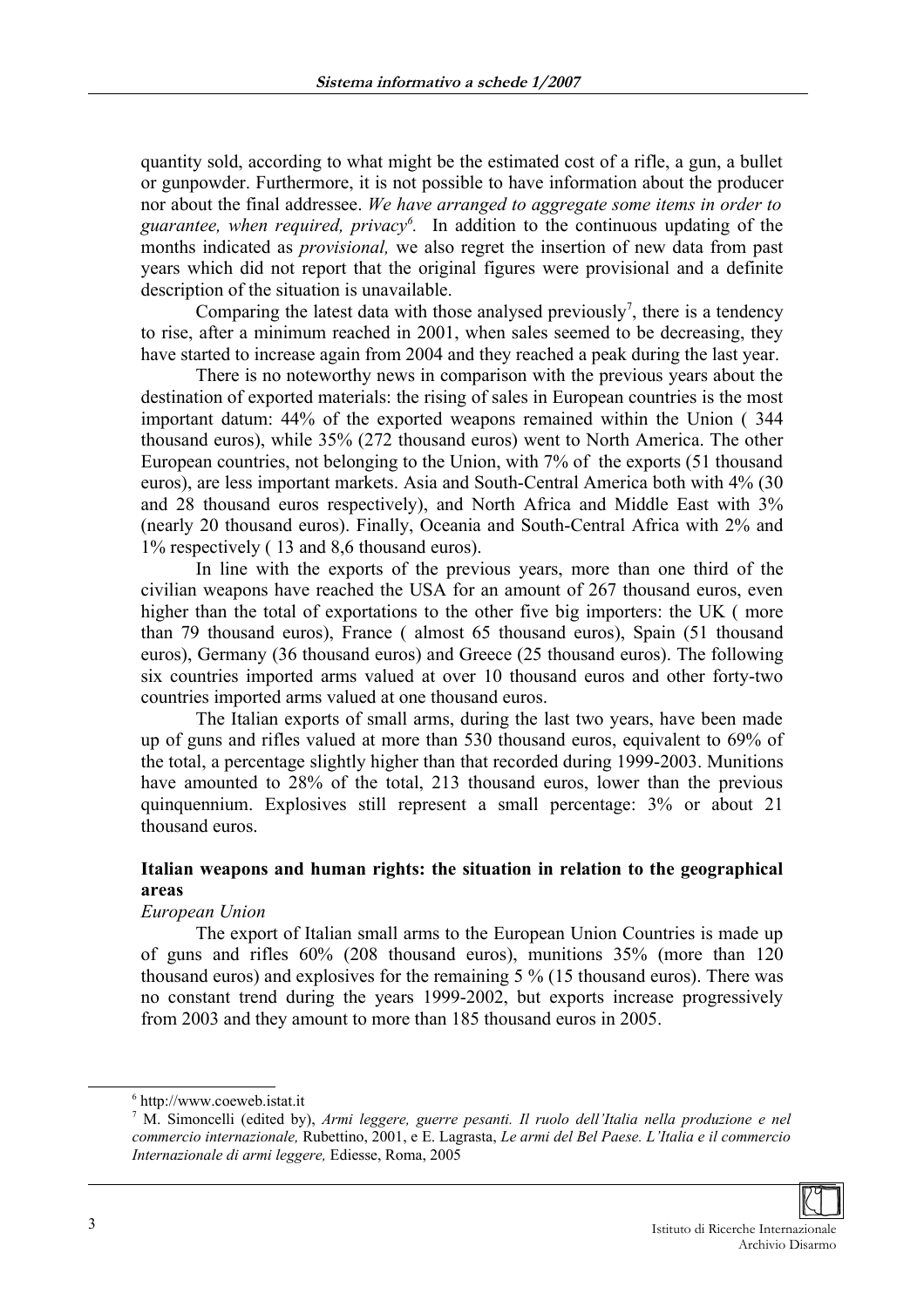The UK was the principal importer during the biennium with a little less than 80 thousand euros for weapons of which a half is made up of guns, rifles and fittings<sup>[8](#page-3-0)</sup>. The second was France (65 thousand euros) than Spain (51 thousand euros), of these amounts, 42 and 33 thousand euros respectively have been spent on guns and rifles, France also spends 6,8 thousand euros on munitions. Germany and Greece distinguish themselves for amounts of 35 and 25 thousand euros respectively: the quantity of munitions and explosives bought by the two countries is almost the same (almost 7 thousand euros for guns and 2 thousand euros for rifles each): the difference in the final amount is due to the higher quantity of fire-arms imported by Germany. Cyprus, Portugal and Belgium have amount higher than 10 thousand euros. The following twelve countries have an amount not lower than one thousand euros.

Anyway, the massive exportations to the European Union are balanced by the lack of conflicts and evident violations of the human rights in the area as to demand particular attention to the selling of fire-arms.

#### *North America*

North America is the second geographical area for the importation of civil weapons from Italy: 272 thousand euros, of which 98% were bought by the USA. The composition of the sales to this is mostly fire-arms (93% of the total), while munitions are 6% and explosives do not reach 1%. The trend of the exports, during the seven years considered, is characterized by a rise during the last three years, after the fall following the peak of exports in 2001.

In the USA the number of fire-arms into circulation – nearly 200 million – seems even higher than the number of televisions. The number of fire-arms victims per week is higher than in the whole Western Europe in a year (they had been more than 11 thousand in 2001)<sup>[9](#page-3-1)</sup>. Anyway, the USA does not appear in the European Council Annual Report. But the tutelage of the human right in the country, that considers itself the biggest democracy in the world, is rather worrying. There have been many episodes of violence favoured by the easily availability of fire-arms or episodes of policemen accused of excessive brutality and arbitrary killings. *"In 2004 a women from Athens, Georgia, said she was forced into her apartment at gunpoint by a former County Deputy and raped because she is a lesbian. She said the officer vowed to "teach her a lesson"[10](#page-3-2) .*

This is what can be read in a recent report published by Amnesty International, where abuse committed by US Police concern the sexual attitude or the gender identity of

<span id="page-3-0"></span><sup>&</sup>lt;sup>8</sup> About the UK, it is interesting to remember the episode of the 44,926 "Beretta 92S" guns (semiautomatic of 9 parabellum calibre, considered war-arms and they are still very appreciated in the market), withdrawn by the *Viminale* in 2003 in order to substitute them with more modern weapons. After an inquiry conducted by the journalists Peter Gomez and Marco Lillo for *L'Espresso*, we know that these weapons were given to a factory in Brescia that no longer is licenced to repair arms and which ask for the licence to sell weapons to the provisory government of Baghdad. After a request for further information by the Minister, Beretta renounces, but asked to the prefecture of Brescia for a permit to sell them to a famous British company, one of the giants of the international war trade and obtained the authorization. Actually, the arms had already been paid for another unknown English company: Super Vision International ltd. Then, we know that the "Beretta" guns were found by the USA contingent in the Iraqi guerrillas deposits. Finally, a law introduced by the Government in the recent decree *omnibus* about the Olympiad "Torino 2006" could erase the enquiry.

<span id="page-3-1"></span><sup>9</sup> M. Deriu *Dizionario Critico delle Nuove Guerre,* 2005, EMI, p.45

<span id="page-3-2"></span><sup>10</sup> AI Index: AMR 51/043/2006, 23 March 2006 (www.amnesty.org)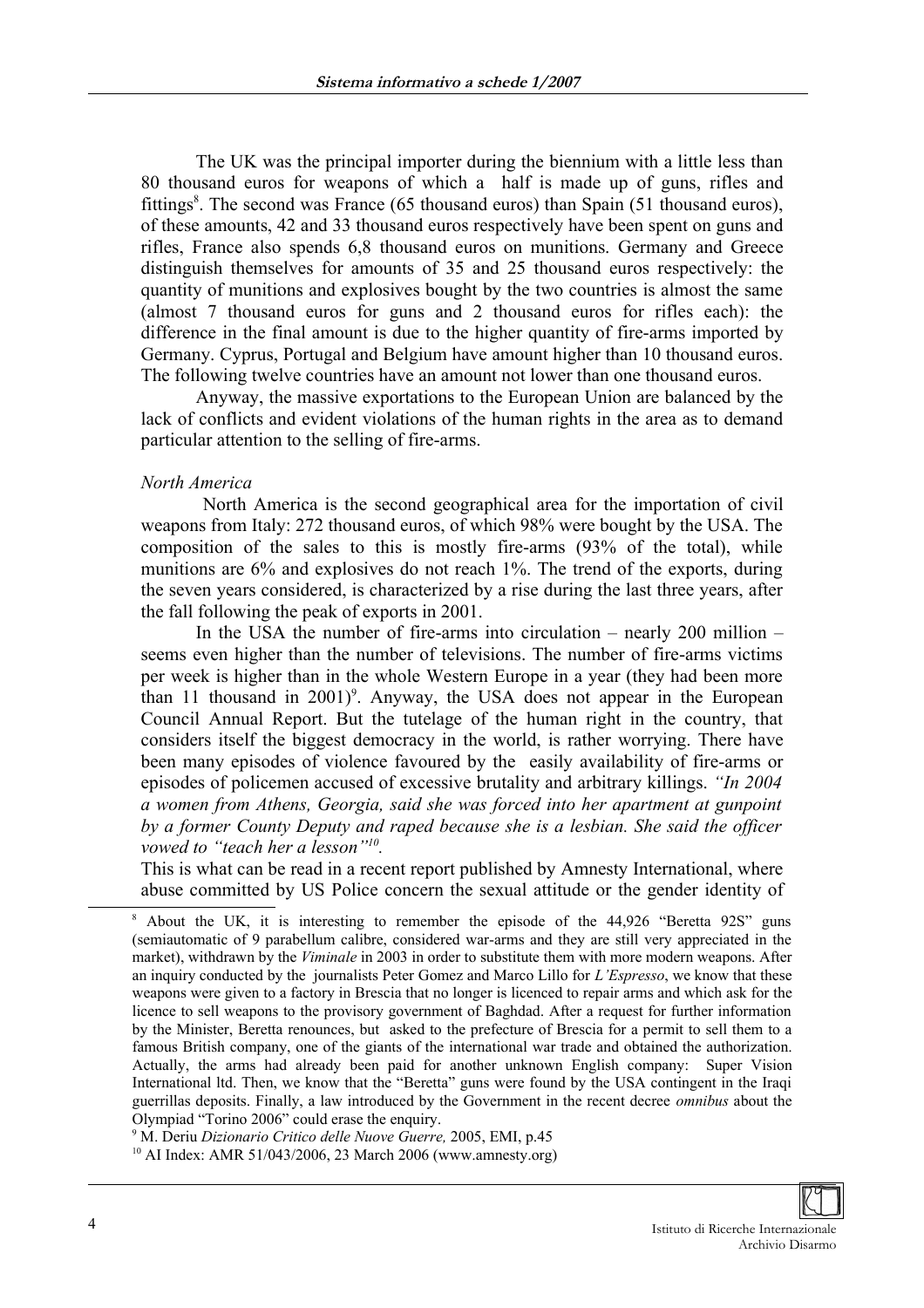the victims. The same organization denounces the CIA's secret operations in a recent report, where people accused of terrorism have been arrested, imprisoned in secret places or rendered<sup>[11](#page-4-0)</sup> to other countries where they have suffered abuse and torture. The AI Secretary General Irene Khan denounces that the cynic and premeditated multiplicity of such violations is upsetting. The people who were taken prisoner, have undergone a wide range of abuse by the conniving governments and all that is happened with secrecy and deceit.

#### *Extra-EU countries*

The exports to European countries that do not belong to the Union  $-51$ thousand euros for materials, 7% of the total of the sales– are composed by guns and rifles 60% (30 thousand euros); munitions 37% (19 thousand euros) and explosives 3% (1.7 thousand euros). The exportations have not had a constant trend during the seven years but there was a progressive growth from 2003. The principal importer is the Russian Federation, valued at 16 thousand euros of exportation, of which 12 thousand euros are made up of fire-arms and 3.6 thousand euros for munitions. Then comes Turkey with little less than 12 thousand euros, of which 4 thousand euros for munitions, 2.7 thousand euros for guns and rifles and even 1.5 thousand euros for explosive material. Norway is another important buyer, with 8 thousand euros for weapons, of which almost 6 thousand for guns and rifles. Swiss, Ukraine, Romania, Bulgaria, Croatia follow with imports from 3.2 to 1.4 thousand euros.

The situation of the human rights in some countries of the area is not very clear: first of all the case of the **Russian Federation**, involved by long time in an armed conflict with the Chechen separatists. From the EU Council comes a harsh sentence to the frequent human rights violations. They report forced disappearances, executions, tortures, kidnappings and abuse from the security forces<sup>[12](#page-4-1)</sup>. It is possible to read in the AI Report 2005 that: *"At 2am on 27 March, military vehicles carrying masked uniformed men entered the village of Duba-Yurt. Nineteen houses were raided and 11 men detained. Three were released soon afterwards. The bodies of the remaining eight were found on 9 April several kilometres away, reportedly bearing marks of torture and multiple gunshot wounds".* We can also read in the Report, racial-style crimes in different zones of the country, especially against ethnic minorities like Rom, Chechens, Tajik and Hebrew.

The situation is difficult in **Turkey** as well where, despite the juridical reforms introduced by the government in order to adequate itself to the European standards, wide restrictions of fundamental rights still happen. Tortures and abuse committed by the Police have still not ceased as the excessive use of the force against the protesters. Whoever has tried to exercise his right to protest pacifically or show his disapproval on some subjects, has continued to risk the incrimination or other sanctions<sup>[13](#page-4-2)</sup>. Episodes of home violence against women are very widespread.



<span id="page-4-0"></span><sup>&</sup>lt;sup>11</sup> The term *rendition* indicates an illegal transfer by a country to another according to procedures that elude the judiciary and administrative superintendence. The aim of the renditions, in the context of "war on terrorism", is to make the illegal interrogation of the suspects easy, in countries where there are not guarantees of the human rights safeguard and we can assume that there, the torture is widespread. <sup>12</sup> EU Council, *Relazione annuale sui diritti dell'uomo 2004,* pag. 101

<span id="page-4-2"></span><span id="page-4-1"></span><sup>&</sup>lt;sup>13</sup> See the AI Annual Report 2005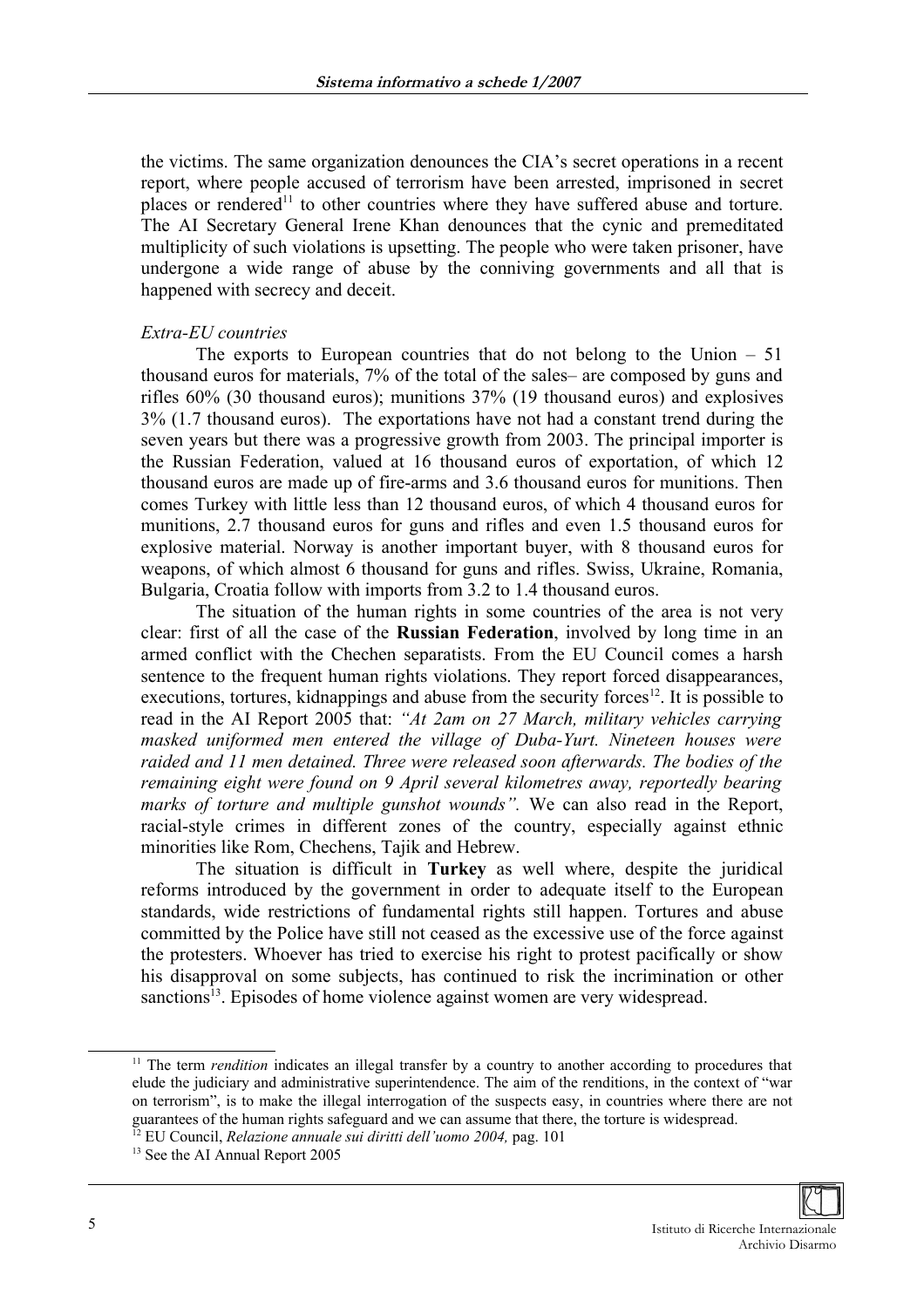From the Amnesty International Report 2005, we know that frequent episodes of violence and abuse from the Police have been denounced in **Ukraine** during the custody detention. Manifestations of protest have been banned, protesters are often arrested and ill-treated. Racial assaults against the Hebrew community have taken place in the whole country.

**Serbia and Montenegro** too (650 thousand euros for weapons together, 400 thousand euros the sole Serbia from  $2005$ <sup>[14](#page-5-0)</sup> have cases of torture and abuse by the Police. According to Amnesty International, in Kosovo, military complicity in interethnic offensives occurred in March, have been denounced. The Rom community have continued to be bereft of many fundamental rights. In Serbia as well as **Albany** (600 thousand euros for weapons) and **Macedonia** (147 thousand euros for weapons), the domestic violence and traffic in women and children for forced prostitution and low-cost manpower, are very wide-spread phenomena despite the arrest and the conviction of some culprits.

#### *North Africa and Middle East*

Italy has exported to North Africa and Middle East, in two years, a little less than 20 thousand euros worth of light weapons, of which 56% were guns and rifles, 37% were munitions, 7% were explosives. In comparison with the previous years, the trend of the selling has undergone a certain fall: after the peak of 2001 (more than 30 thousand euros), the amounts grew steady over 10 thousand euros every year. The principal importers from this area are Lebanon (4.7 thousand euros), Morocco (3.8 thousand euros), Egypt (2.9 thousand euros) and United Arab Emirates (2.2 thousand euros). Algeria, Kuwait and Tunisia are the middle importers, with imports of about 1.5 thousand euros.

Some countries of the area are object of attention by the European Council about the human rights. In particular, in the Annual Report 2004, they remember the frequency of the violation of the human rights in **Iran** (108 thousand euros only for munitions), violations like torture in jails, capital punishments, amputations and other cruel pains, difference of rights for women.

The situation of the human rights *has changed dramatically [15](#page-5-1)* In **Iraq** (119 thousand euros for fire-arms), with cases of suicidal and terrorist attack and illtreatment of prisoners by the forces of the coalition. In the Amnesty International Report 2005, we read that: "*Women and girls continued to be harassed, injured and killed by armed groups and individuals, relatives, and members of the US-led forces". [16](#page-5-2)*

The situation in **Israel** is not less difficult during the biennium (158 thousand euros for pieces and fittings for guns and revolvers): destruction of the Palestinian properties in the occupied territories and restrictions to displacements, extra judicial executions, acts of violence, abuse to detainees, terrorist attacks.

Other cases of violence have been recorded by Amnesty International<sup>[17](#page-5-3)</sup> in **Lebanon** (increase of the violence against women, cases of tortures and deaths in custody), in **Egypt** (restriction of the freedom of expression, systematic use of the



<span id="page-5-0"></span><sup>&</sup>lt;sup>14</sup> From the 1st June, Serbia and Montenegro are divided into Serbia, Montenegro and Kosovo

<span id="page-5-1"></span><sup>15</sup> EU Council, *Relazione annuale sui diritti dell'uomo 2004,* p. 114

<span id="page-5-2"></span><sup>&</sup>lt;sup>16</sup> See the AI Annual Report 2005

<span id="page-5-3"></span><sup>&</sup>lt;sup>17</sup> See the AI Annual Report 2005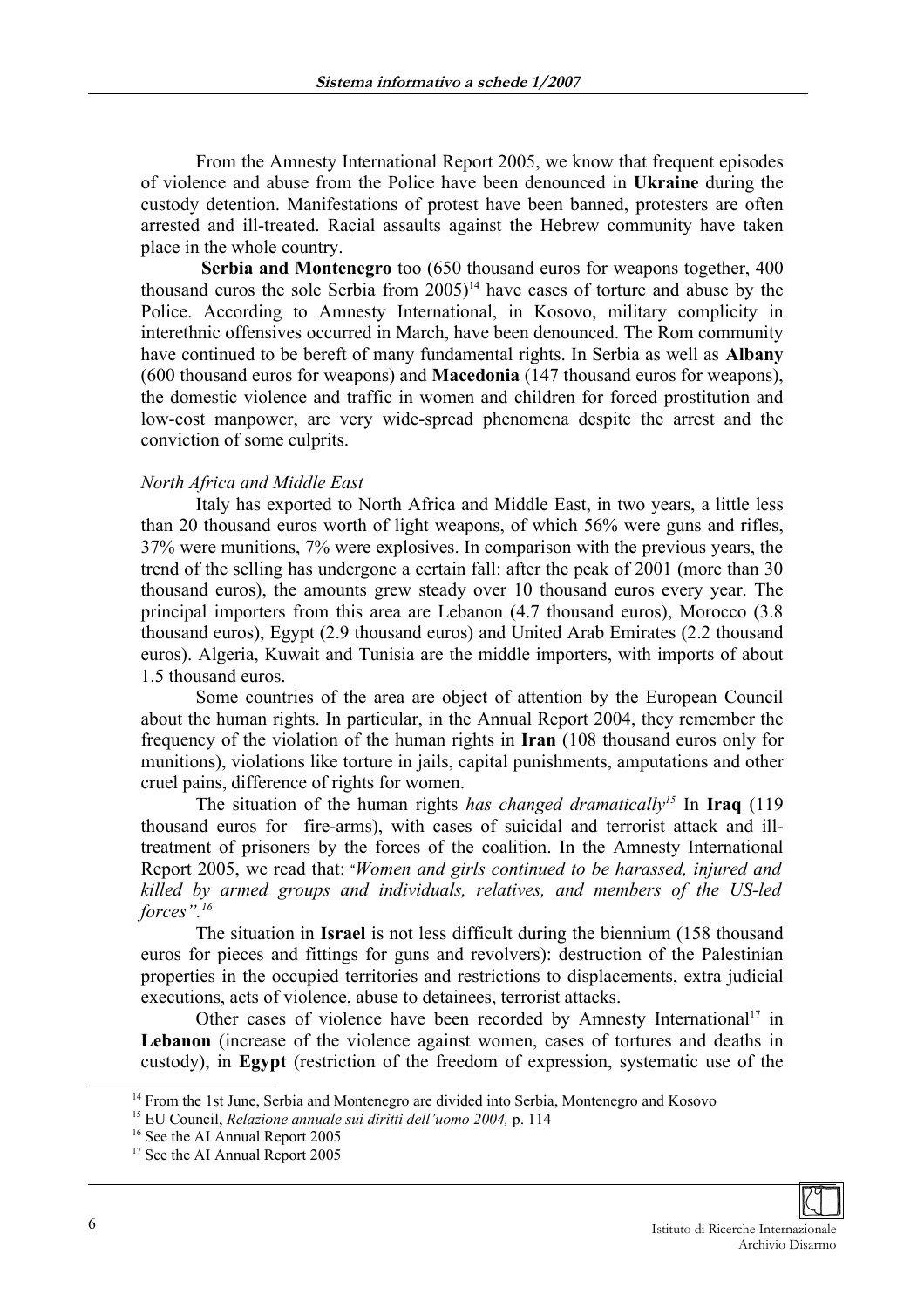torture in jails also in relation to the state of emergency enacted after terrorist attacks), in **the Arab Emirates** (cruel judicial punishments) In **Algeria** (strong repression of the political disapproval, cases of ill-treatment of the detainees).

As regards **Morocco**, in the 2005 Report by Amnesty International we read that: *"The USA accorded Morocco the status of "major non-NATO ally" in June, apparently in acknowledgement of what a senior administration official described as "Morocco's steadfast support in the global war on terror". The status lifted restrictions on arms sales".* We also read about forced repatriations of migrants, domestic violence, abuse committed during the anti-terrorism campaign, precarious state of life in the west Sahara. Generally speaking, from the Amnesty International Reports, we can conclude the situation of the human rights is worsened in many countries of the area after the declaration of the "war on terrorism", with restrictions of the freedom of thought, unjust sentences and increase of the cases of tortures to prisoners.

### *South-Central America*

If we consider 28 thousand euros worth of small arms bought by the South-Central America's countries, 69% is made up of munitions, 30% guns and rifles, 1% explosives. Chile is first among the South American countries, but also seventh position in the worldwide classification in this biennium with nearly 16 thousand euros for bullets and munitions (and 1.5 thousand euros for other materials). Argentina is another great importer (3.4 thousand euros), followed by Mexico (nearly 3 thousand euros) and Venezuela (1.1 thousand euros). The trend of the exports to the area has undergone a progressive fall from 1999, growing steady on rather small values from 2002 to 2004, until 2005, when Chile's contribution has made the trend of sales increase dramatically.

The Amnesty International Report also deals with **Chile:** *"Progress in ending impunity for past human rights violations continued to be slow, despite some positive developments. Torture and ill-treatment remained matters of concern. Indigenous Mapuche activists were subjected to human rights violations".*

The same document also talks about the difficult situation in **Argentina** where: *"There were numerous complaints of torture and ill-treatment by law enforcement and prison officers. Treatment of detainees amounted to cruel, inhuman and degrading treatment".* 

In **Mexico** as well, despite the engagement of the federal government in order to promote the human rights and enforce the system of criminal Law: *"Human rights violations persisted, particularly at state level where arbitrary detention, torture and ill-treatment and the misuse of the judicial system were common. Impunity was a key factor in the government's failure to stem a tide of violence. Among the main victims of the violence were members of minority communities and politicians".*

Dozens of people were killed or injured in different zones of **Venezuela** during the clashes between the backers of the opposition party and the security forces. Many others were arrested and cases of abuse of the force, tortures and ill-treatments by the Police were denounced. The Amnesty International Report refers to illegal killings of suspected criminals. The victims' relatives and witnesses who denounced such abuse have often been threatened and attacked.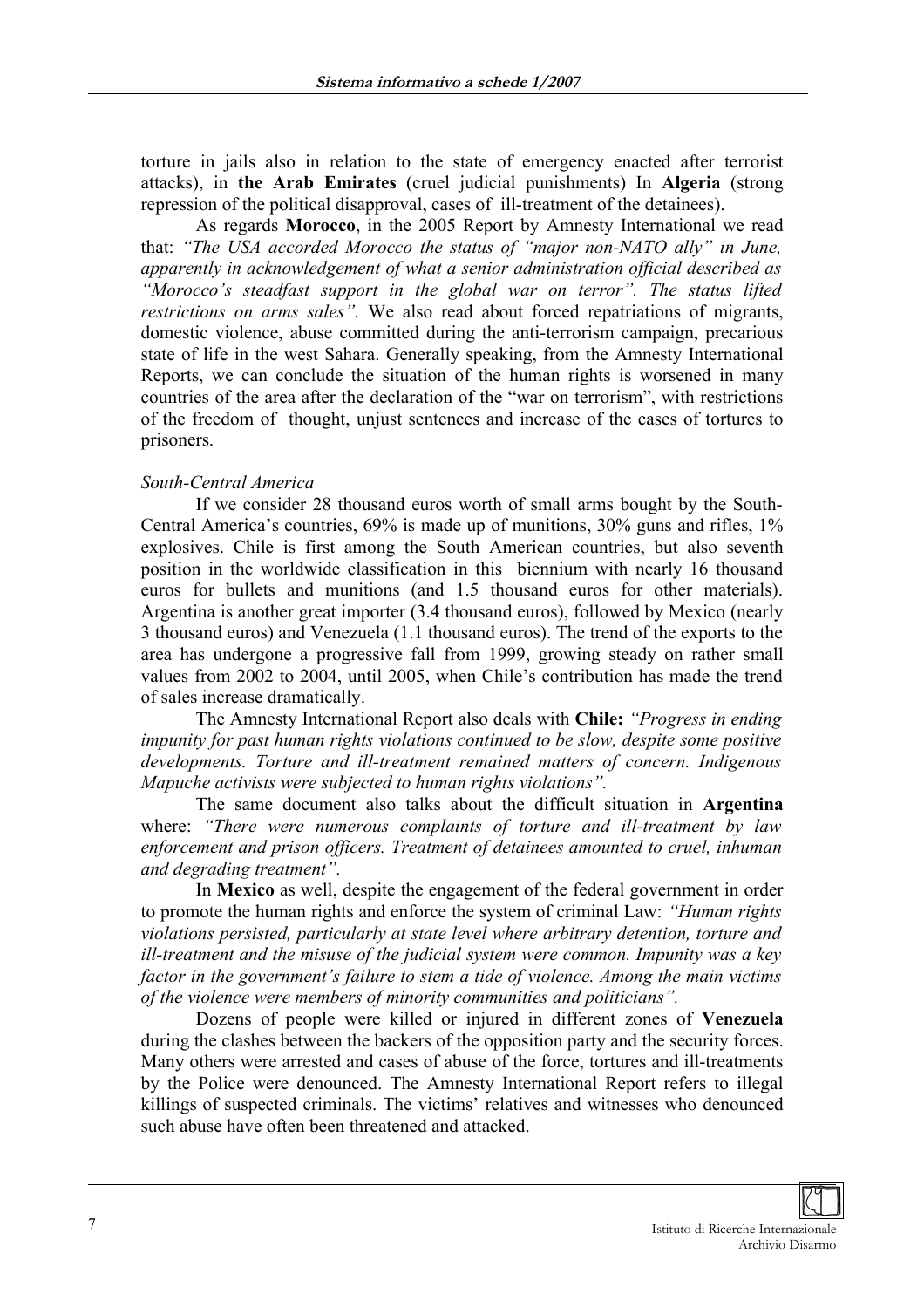In **Colombia** (307 thousand euros for fire-arms and munitions imported by Italy) from the 60s, there is a guerrilla war between security forces, paramilitary groups and groups of armed opposition. According to the Amnesty International Report 2005: *"In the first half of 2004, at least 1,400 civilians were killed or "disappeared". During the year, around 1,250 people were kidnapped and 287,000 were forced to flee their homes. Hundreds of civilians were subjected to mass and often irregular detentions by the security forces. The government continued to make statements equating the defence of human rights with the promotion of terrorism".*

In the **Dominican Republic** (620 thousand euros for Italian weapons) many deaths have been recorded because of an excessive use of the force by the Police, especially during manifestations and shootings. There have been many proofs of torture and abuse in the detention center.

**Brazil** is the only country that has  $8\%$  of deaths due to fire-arms on a worldwide level, 23 October 2005 a referendum was held, in which citizens expressed their opinion about the proposal of banning the fire-arms and munitions trade in the country<sup>[18](#page-7-0)</sup>. Despite the unfavourable vote, the campaign of sensitization that preceded the referendum had positive implications: the total amount of civil weapons imported from Italy has reduced dramatically in the course of the years, from 6 thousand euros of munitions in 1999 to 170 thousand euros and 280 thousand euros respectively in the biennium 2004-2005.[19](#page-7-1)

In **Haiti** (22 thousand euros for rifles and carbines) armed violence has increased dramatically from February 2004, when President Aristide left the country. A young woman tells that a group of bandits broke into the house, they had automatic rifles, they beat and raped her. There had never been such a violence before. *The bandits are killing people, the Police is killing people, and women are raped repeatedly.*

#### *Asia*

Over 30 thousand euros worth of civil weapons made in Italy (4% of the total) are sold to the Asiatic countries: munitions (60%), fire-arms (39%), explosives (1%). After the peak reached in 2002, the trend of the importations has begun to be on the fall. Some countries of the area are big importers: Japan (7,8 thousand euros for arms and munitions), Bangladesh (5 thousand euros for munitions), Pakistan (3,8 thousand euros employed mostly for buying guns in 2005), Singapore (almost 3 thousand euros for bullets). South Korea, Malaysia, Thailand, India and Philippines are other importers, with purchase from 3 to one thousand euros.

The situation of the human rights is almost precarious in some counties. For example, for **Bangladesh**, the Amnesty International Report 2005 focuses on the impunity. Even the supporters of the human rights have been the butt of vexations and attacks. Dozens of activists of the opposition have been subjected to arbitrary arrests.

In **Pakistan**, arrests and detentions are justified in the context of the "war on terrorism". It turns out that many people have "disappeared". In the tribal zones, there are accusations of arbitrary arrests and extra judicial executions during security operations. Denounces of violence against women that include the "debts of honour"

<span id="page-7-0"></span><sup>&</sup>lt;sup>18</sup> See the AI web site

<span id="page-7-1"></span><sup>&</sup>lt;sup>19</sup> For a detailed explanation of the previous years see: E. Lagrasta, cit., p.52 and attachment 1 p. 82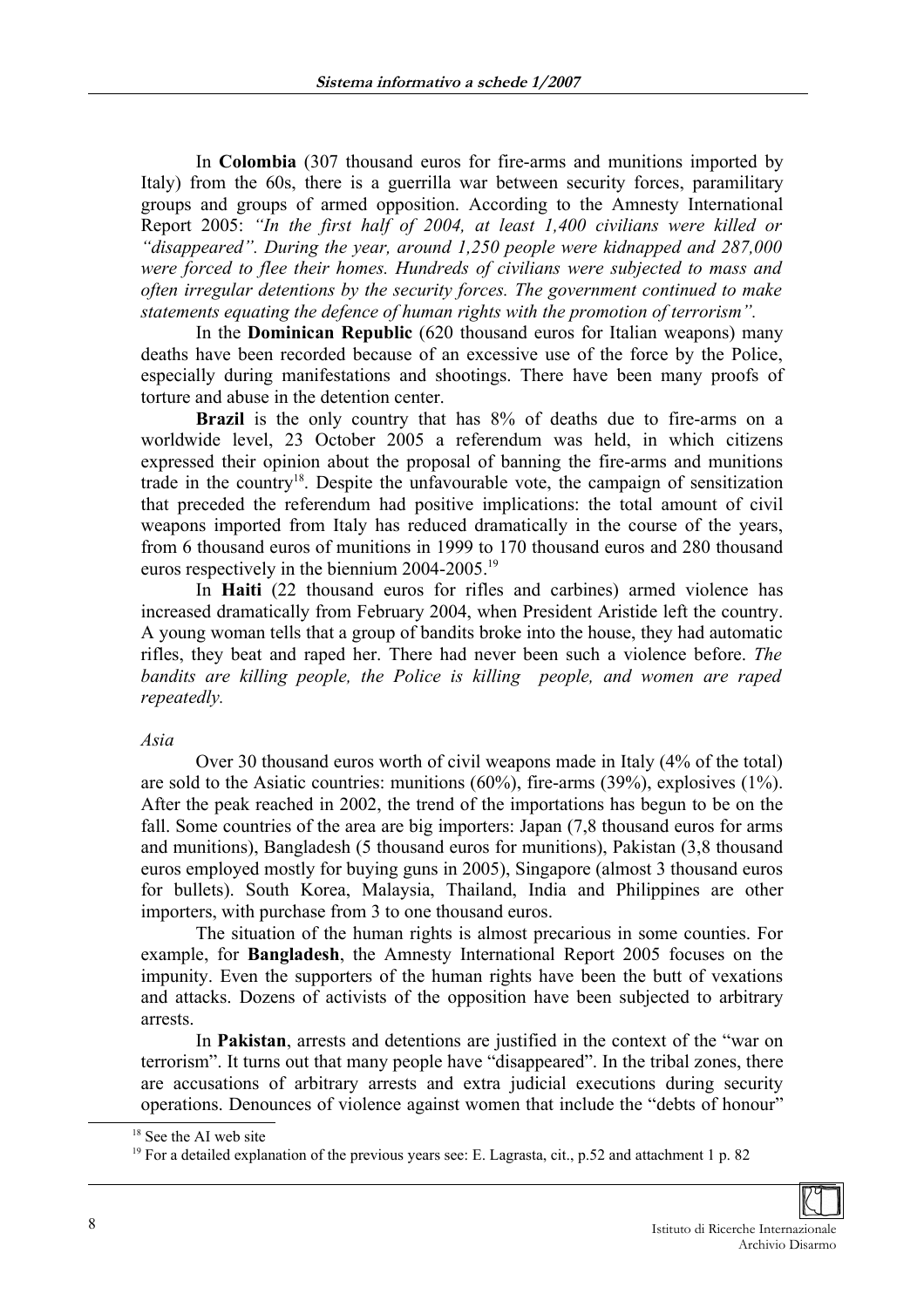have proceeded. Many cases have not been denounced and among the victims there are also young girls.

The situation in **India** is difficult too (more than 1,5 thousand euros worth of Italian imported civil arms) despite the improvement in its relationships and dialogues with Pakistan. According to Amnesty International, there have been abuse, torture, attacks and killings of civilians by armed groups in some north-east States and west Bengal. In Jammu and Kashmir, regions which for long time has experienced struggles between the central government and separatist Islamic groups, members of opposition groups are responsible for the deliberate killing of civilians. According to Amnesty International, there were government officials' relatives and people suspected of working for the government among the victims. Even the use of explosives resulted in the indiscriminate killing of civilians. In the Amnesty International Report 2005 we read that: *"In April, Asiya Jeelani, a human rights activist, and her driver were killed when her car carrying a team of election monitors hit an explosive device apparently laid by opposition groups opposed to the elections".*

The UE Council expresses concern about **Malaysia** for the continuous application of the International Security Act that is an instrument not consistent with the international norms on human rights and with the recent anti-terrorism legislation. The latter modifies the criminal code without providing univocal definitions and leading to arbitrary and contradictory interpretations of it.

The Amnesty International Report 2005 highlights the lack of human rights and freedom in **South-Korea** too: dozens of conscientious objectors have been sent to prison because they refused to do compulsory military service. Moreover the National Security Law provides for long jail sentences or the death penalty for espionage or activity defined to be "anti-government" in general.

#### *Oceania*

2% of the total exportation of Italian light weapons has reached the Oceania: 13.7 thousand euros for materials. The exportations to the area had an unsteady trend, but a rise in the last biennium. 52% of the exported material is made up of guns and rifles, 46% munitions and the remaining 2% explosives. Australia is the major buyer from Oceania, with 9.4 thousand euros, followed by New Zeeland with 4.2 thousands euros and New Caledonia (60 thousand euros) and Tonga (one thousand euros). Serious violations of human rights in the area have not been identified.

# *South-Central Africa*

The countries of the South-Central Africa have imported, during the biennium, nearly 8.6 thousand euros worth for light weapons made in Italy, that is to say, 1% of the total of the exportations. The trend of the sales, also considering the previous years, is rather constant and it seems to have a small rise. The salient feature of the exports to this area is their percentage composition: while for all other geographic areas the exports are guns and rifles, in the case of the South-Central Africa, more than the half of the sales are munitions (54%), 30% fire-arms and 16% of explosives. Another distinctive feature is the high number of buyer countries that excluding the two biggest importers (South African Republic and Congo-Brazzaville)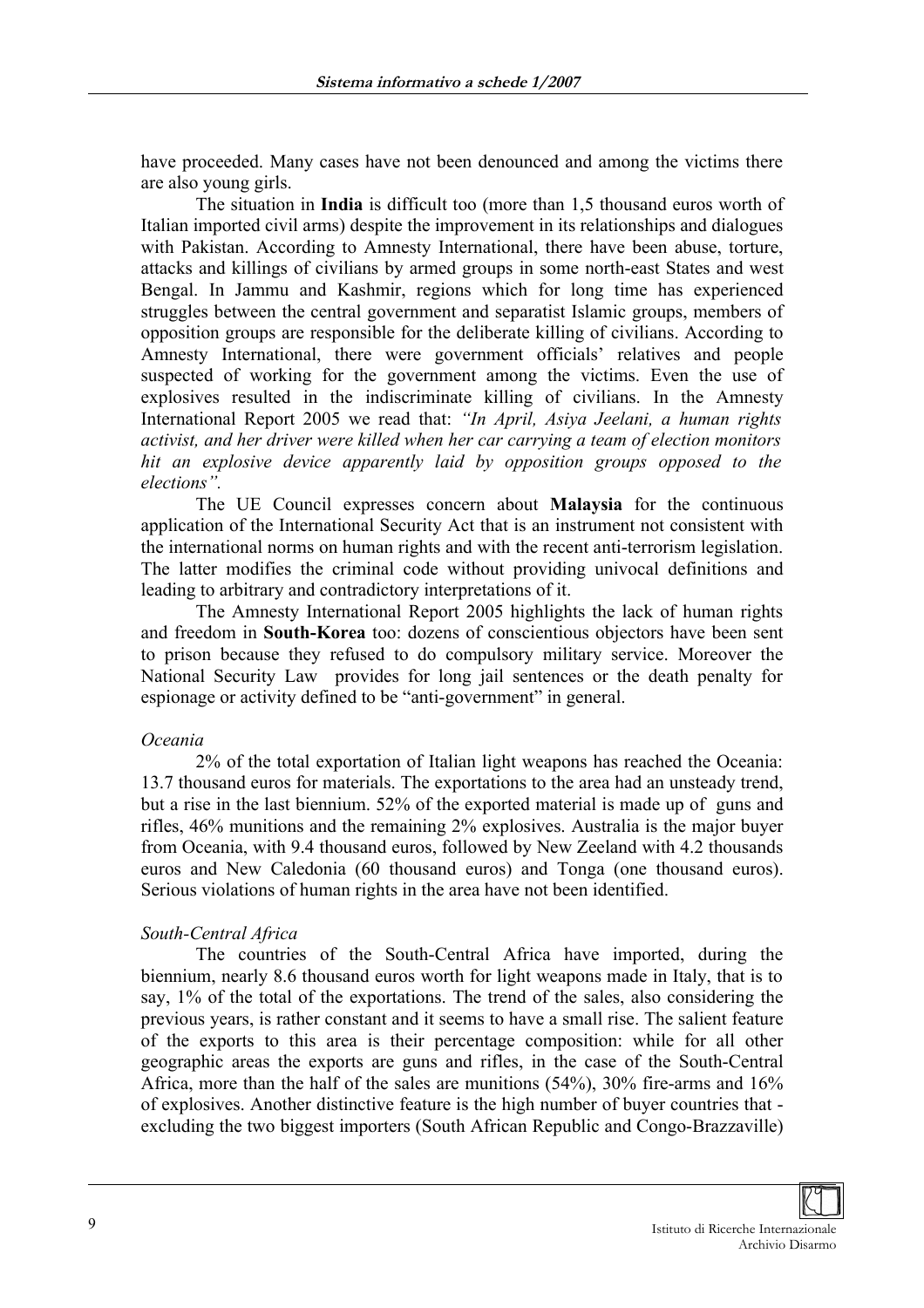with more than 4 and 3 thousand euros respectively- appear with a rather small figure, not over a half million euros.

In the European Council Annual Report 2004, it states that in the **Democratic Republic of Congo**- importer from Italy for 120 thousand euros worth of cartridgesdespite the delicate peace process, repeated violations of human rights are recorded, from the armed violence to the use of child-soldiers, to frequent rapes. The Amnesty International Report 2005 deals with a worrying situations in the Eastern part of the country: illegal killings of civilians, arbitrary arrests and frequent episodes of torture. It is possible to read that: *"The UN peacekeeping force, MONUC, continued to struggle to contain violence and protect civilians in eastern DRC. An increase in the size of the force from 10,700 to 16,600 was authorized by the UN Security Council in October, but many areas of the east remained beyond MONUC's operational capacity. An arms embargo, imposed by the UN in July 2003[20](#page-9-0) and monitored by MONUC, was only partially effective. In July 2004 the UN-appointed Group of Technical Experts on the Democratic Republic of the Congo reported that direct and indirect assistance, which included the supply of arms and ammunition, was provided in violation of the embargo to armed groups operating in eastern DRC by neighbouring countries and from within the DRC".* The phenomenon of the triangulations is very frequent and, despite the attention that should be paid in selling weapons to geographical areas at risk, the recent history of the Sub-Saharan Africa is full of examples of weapons bought by a country and then diverted to a neighbour which is a state of armed conflict (often under embargo of arms), filling the arsenals of the factions. It cannot be known if part of the 3 thousand euros of weapons sold to **Congo-Brazzaville** has reached the border, neither if the guns and rifles, sold to **Tanzania** or **Zambia**, have followed the same course.

From the AI Report 2005 we know that in **South Africa,** cases of serious and lethal injuries by the Police have increased, including shooting against disarmed demonstrators.

In **Eritrea** (400 thousand euros worth of rifles during 2005) deserters and people who fail to report for military service-compulsory for men and women from 18 to 40 years-have been arrested and often imprisoned, abused and tortured. Cases of domestic violence and religious persecution are frequent too.

# **Conclusions**

What comes out from such analysis of ISTAT data is that, Italy in the biennium 2004-2005 (as the previous years) has exported fire-arms freely even to areas in a state of armed conflict, countries accused of serious and verified violations of human rights by UN, European Union and Amnesty International and countries under embargo (not binding). The small arms, even if considered to be for civil use,

<span id="page-9-0"></span><sup>&</sup>lt;sup>20</sup> Embargo declared by the UN Security Council to the eastern part of the RDC with the Resolution 1493 (2003) subsequently confirmed by the Res. 1533 and Res.1552 (2004), finally extended to the whole national territory with the Res. 1596 from the April 2005. For further information see: http://www.un.org/News/Press/docs/2005/sc8467.doc.htm

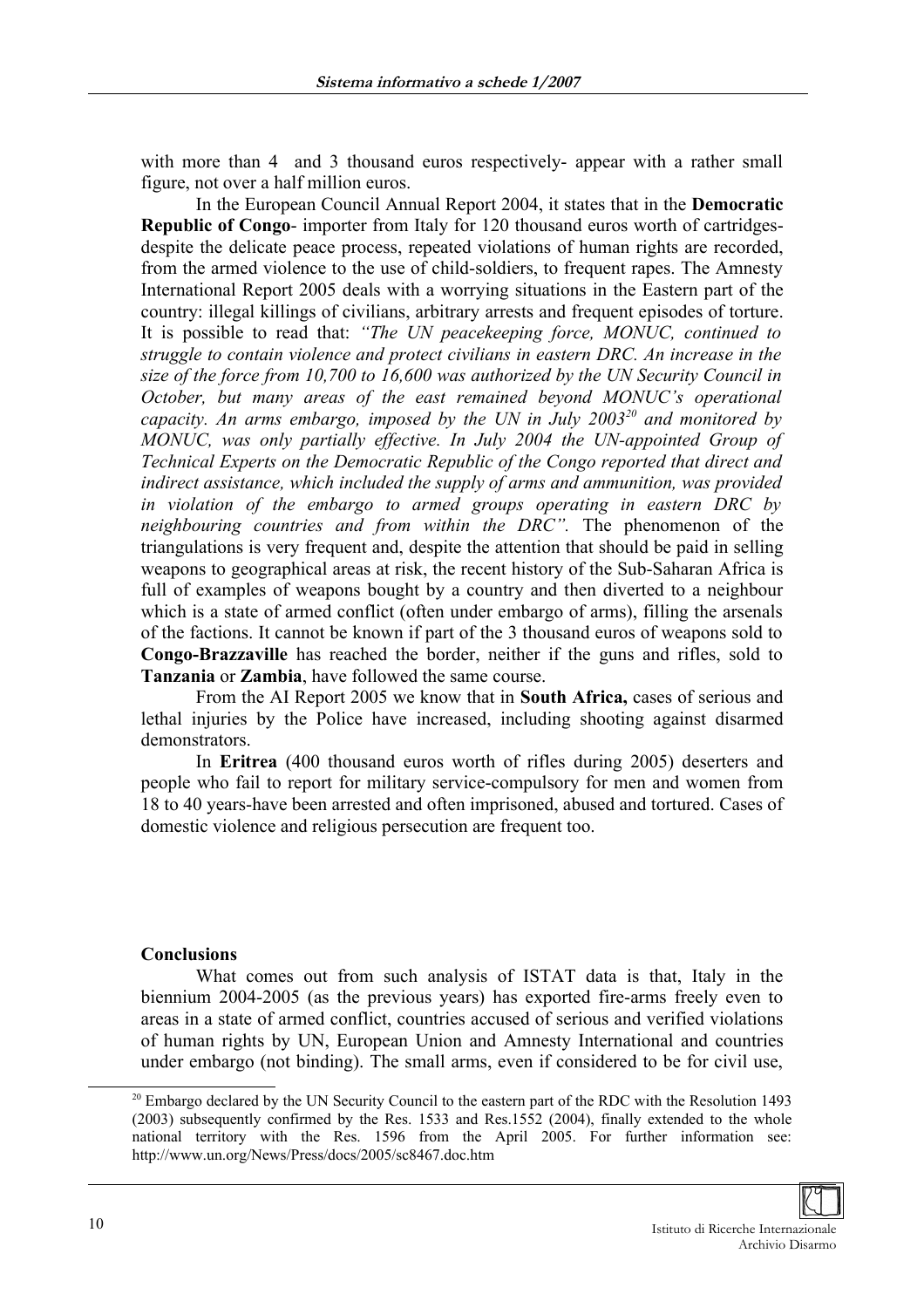can be used in context of socio-political instability- by armed groups, by the Police for maintaining law and order or by normal people prone to violence- as tools of offence or for increasing abuse. In the control of transfers to third parties, it is necessary to maintain a great rigor and an accurate evaluation of the political and social situation of each purchases in order to prevent the entrance of each type of weapon in armed conflicts or in cases of human rights violations or when the destination and the final use of the wares is not clear.

In order that such practices of control become binding, firs of all, it is important to update the Italian internal law that needs to be adapted to the new international problems, to the nature of the conflicts marked by the use of light weapons and small arms. The State should take more responsibility about such a delicate matter, as the exportation of common fire-arms or the consequences of the transfers that he authorizes. The periodic draft of public documents that record the movements of all weapons and an engagement of the Parliament, as in the case of the military arms, can be important tools for a greater clearness and attention to the final destinations.

Italian involvement in such direction is important but not sufficient: in order to control the traffic in arms in the world and prevent cases of violations of the criteria fixed by ONU and EU for the arms transfer – which are not binding for many civilian weapons – it is also important to have a further international agreement, a net work made by exchange of information, new and rigid laws, severe controls and then a major attention by all people involved in defence, security and human life, attention often neglected in the face of high economic interests.

This is the viewpoint of the Control arms Campaign that wants to adopt the Arms Trade Treaty rapidly. The aim is to control the arms trade in the whole world an stop the free circulation of these deadly instruments. The Treaty should be based on six principles:

- Article 1. *Responsibilities of the States:* the States must authorize all international arms transfer by the issuing of licences. Such transfers will be applied according to their laws and national procedures.
- Article 2. *Express limitations*: the States will not authorize international transfer of arms that violate the uses assumed about the weapons according to international law (prohibition of the use of the force, embargos, no use of the weapons that cause excessive wounds or unnecessary sufferings ).
- Article 3. *Limitations based on use or on the probable use:* the States shall not authorize the transfer of arms if there is a real risk that such weapons will be used for committing violations of international law or human rights, to risk the peace or for aggression.
- Article 4. *Other Considerations:* the States shall consider elements such as the history of the addressee for respecting the agreements and clearness in controlling the arm and the disarm.
- Article 5. *Transparency:* the States shall sent annual reports on their arms transfer to an international registry that will publish an international report.
- Article 6. *Global Controls:* the States will decide common standards for specific mechanisms in order to control the import and the export of weapons, the activities of mediation, the transfer of licences for the production and the transit of weapons.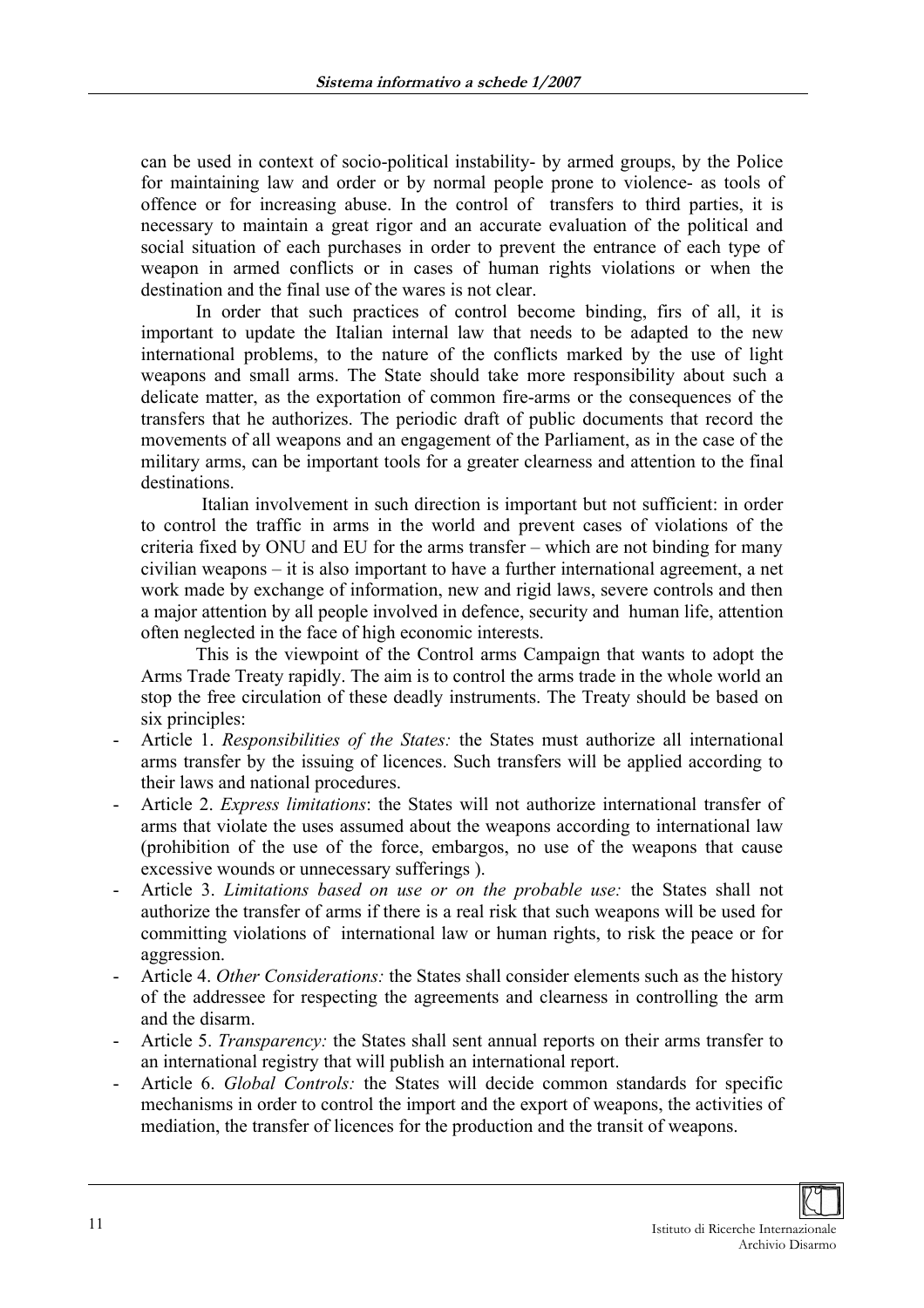A crucial element of such treaty is that the effects of the Convention can be applied both to big system and paramilitary materials, to technical and military knowledge, to dual-use technology, to weapons designed for personal use or for more people who work as a team, that is to say, the so-called small or small arms: machine-guns, small missiles launcher, guns, revolvers, rifles, carbines, their parts and munitions. An epochal revolution in the field of the armaments control and their transfer, an affront to the free exchange of material too often considered –for strategic, geo-political and commercial reasons- by the same standards as wares.

The stakes are too high. The expectations are high too. We cannot afford to fail the adoption of the arms Trade Treaty. The future of many people is dependent on the result of the ONU Conference.

> *The exports of Italian small arms for civil use 2004 – 2005 (euro)*

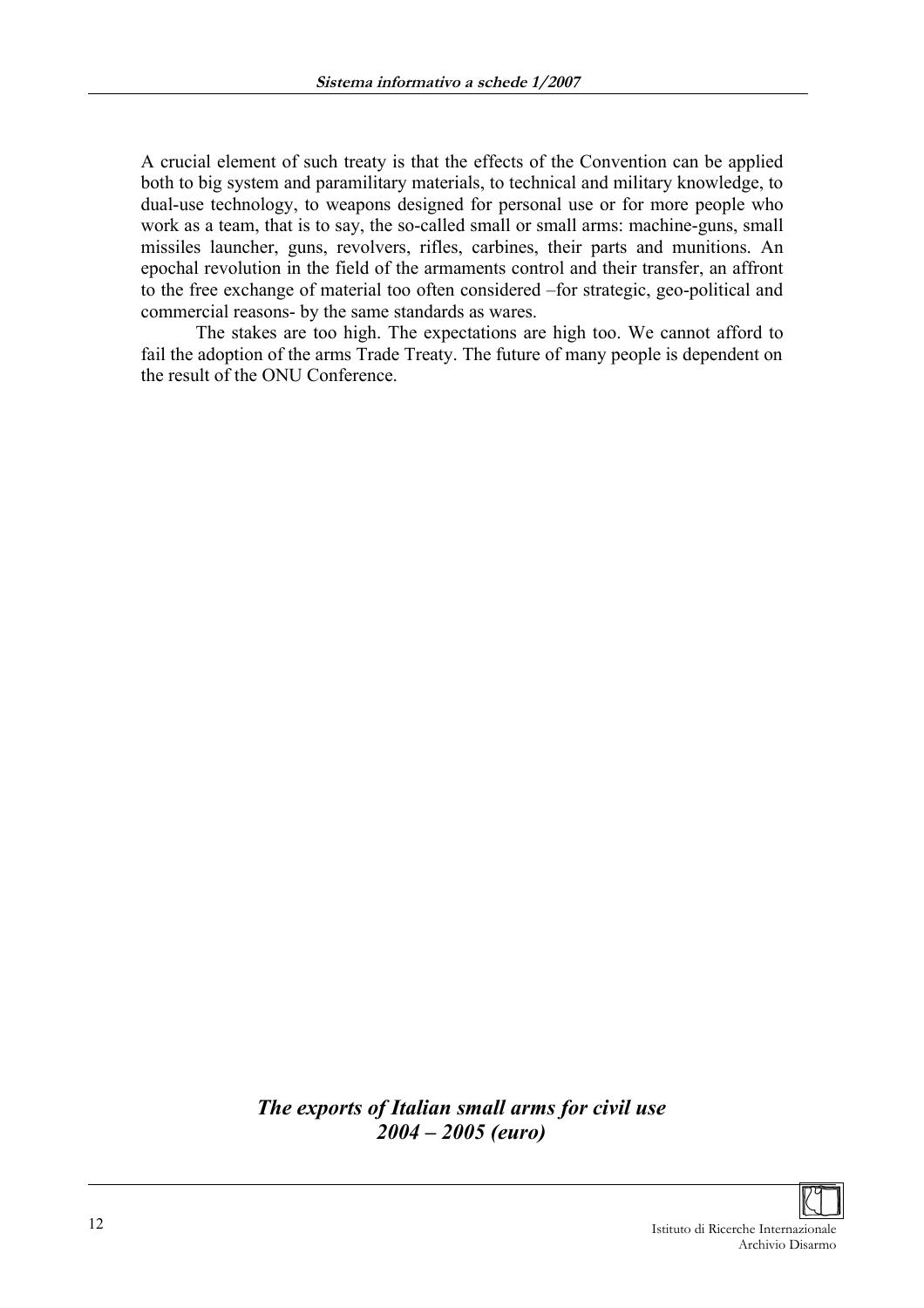| Place of destination   | 2004             | 2005        | total                        |
|------------------------|------------------|-------------|------------------------------|
| <b>European Union</b>  |                  |             |                              |
| Austria                | 1,832,161        | 2,251,208   | 4,083,369                    |
| Belgium                | 5,616,660        | 4,928,965   | 10,545,625                   |
| Cyprus                 | 2,117,596        | 13,257,619  | 15,375,215                   |
| Denmark                | 2,421,204        | 2,514,457   | 4,935,661                    |
| Estonia                | 144,614          | 87,196      | 231,810                      |
| Finland                | 3,687,459        | 3,422,646   | 7,110,105                    |
| France                 | 33,211,937       | 31,778,458  | 64,990,395                   |
| Germany                | 17,768,825       | 18,303,392  | 36,072,217                   |
| Greece                 | 11,367,868       | 13,894,329  | 25,262,197                   |
| Ireland                | 1,813,345        | 3,259,628   | 5,072,973                    |
| Latvia                 | 156,650          | 202,618     | 359,268                      |
| Lithuania              | 147,831          | 131,436     | 279,267                      |
| Luxembourg             | 54,942           | 78,181      | 133,123                      |
| Malta                  | 627,064          | 609,759     | 1,236,823                    |
| Netherlands            | 2,475,436        | 692,609     | 3,168,045                    |
| Poland                 | 2,427,936        | 931,095     | 3,359,031                    |
| Portugal               | 7,262,326        | 6,058,317   | 13,320,643                   |
| <b>United Kingdom</b>  | 32,590,977       | 47,111,408  | 79,702,385                   |
| Czech Republic         | 1,702,192        | 1,139,241   | 2,841,433                    |
| Slovakia               | 1,759,757        | 1,813,441   | 3,573,198                    |
| Slovenia               | 1,392,044        | 791,922     | 2,183,966                    |
| Spain                  | 23,659,886       | 27,356,973  | 51,016,859                   |
| Sweden                 | 4,258,834        | 3,567,372   | 7,826,206                    |
| Hungary                | 916,522          | 1,105,717   | 2,022,239                    |
| total                  | 159,414,066      | 185,287,987 | 344,702,053                  |
|                        |                  |             | European Countries extra-UE  |
| Albania                | 132,826          | 469,162     | 601,988                      |
| Andorra                | 208,485          | 223,286     | 431,771                      |
| Byelorussia            | $\boldsymbol{0}$ | 10,888      | 10,888                       |
| Bosnia and Herzegovina | 1,650            | 17,.661     | 181,311                      |
| Bulgaria               | 908,364          | 1.000,973   | 1,909,337                    |
| Croatia                | 662,990          | 741,416     | 1,404,406                    |
| Iceland                | 145,101          | 430,910     | 576,011                      |
| Macedonia (FYROM)      | 106,706          | 40,838      | 147,544                      |
| Moldavia               | $\theta$         | 1,510       | 1,510                        |
| Norway                 | 3,128,270        | 5,112,434   | 8,240,704                    |
| Romania                | 1,201,650        | 838,819     | 2,040,469                    |
| Russia                 | 6,619,750        | 9,549,732   | 16,169,482                   |
| Serbia                 | 0                | 408,102     | 408,102                      |
| Serbia and Montenegro  | 546,697          | 110,754     | 657,451                      |
| Switzerland            | 1,815,737        | 1,428,715   | 3,244,452                    |
| Turkey                 | 5,700,281        | 6,222,573   | 11,922,854                   |
| Ukraine                | 1,569,271        | 1,661,384   | 3,230,655                    |
| <b>Total</b>           | 22,747,778       | 28,431,157  | 51,178,935                   |
|                        |                  |             | North Africa and Middle East |
| Algeria                | 1,569,502        | 57,436      | 1,626,938                    |
| Saudi Arabia           | 30,511           | 39,079      | 69,590                       |
|                        |                  |             |                              |

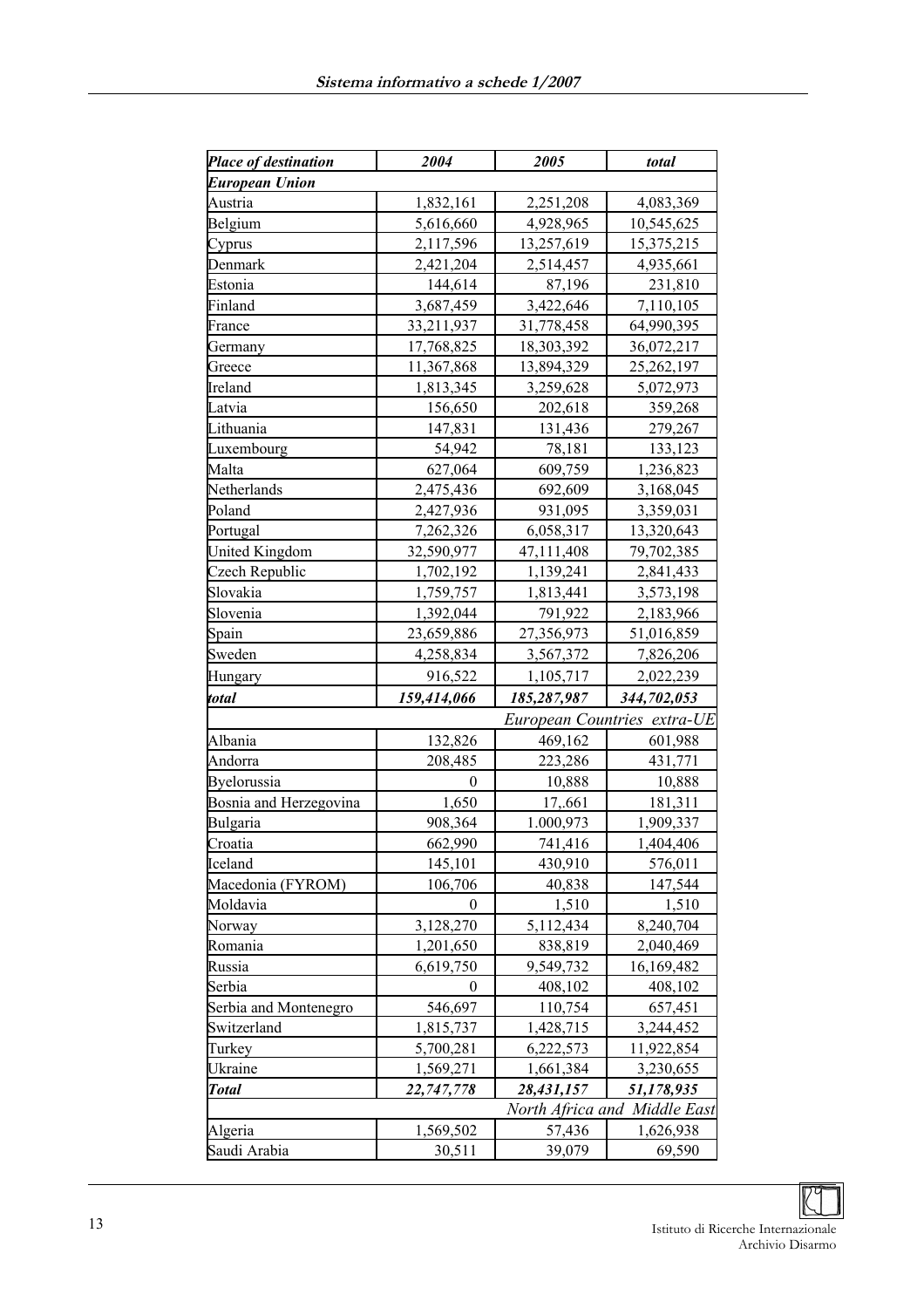| Armenia                 | 22,523               | 68,789               | 91,312                 |
|-------------------------|----------------------|----------------------|------------------------|
| Azerbaijan              | 32,284               | 39,355               | 71,639                 |
| Egypt                   | 929,919              | 1.988,036            | 2,917,955              |
| United Arab Emirates    | 824,734              | 1,464,897            | 2,289,631              |
| Jordan                  | 653,816              | 69,477               | 723,293                |
|                         | 33,710               | 74,848               | 108,558                |
| Iran                    | $\theta$             | 119,313              | 119,313                |
| Iraq                    | 12,145               | 146,639              | 158,784                |
| Israel                  |                      |                      |                        |
| Kuwait<br>Lebanon       | 775,216<br>2,965,177 | 846,445<br>1,744,980 | 1.621,661<br>4,710,157 |
| Morocco                 | 1,797,065            |                      |                        |
|                         |                      | 2,045,966<br>725     | 3,843,031<br>67,547    |
| Oman                    | 66,822<br>24,144     |                      |                        |
| Qatar                   |                      | 227,664              | 251,808                |
| Tunisia                 | 425,235<br>$\theta$  | 826,322<br>9,450     | 1,251,557<br>9,450     |
| Yemen                   | 10,162,803           | 9,769,421            | 19,932,224             |
| <b>Total</b>            |                      |                      | South-Central Africa   |
| Botswana                | 239,760              | 0                    | 239,760                |
| Burundi                 | 0                    | 8,840                | 8,840                  |
| Cameroon                | 59,647               | 66,021               | 125,668                |
| Chad                    | 0                    | 1,032                | 1,032                  |
| Congo (Brazzaville)     | 1,746,758            | 1,171,799            | 2,918,557              |
| Congo (RDC)             | 76,194               | 43,860               | 120,054                |
| <b>Ivory Cost</b>       | $\boldsymbol{0}$     | 19,600               | 19,600                 |
| Eritrea                 | $\boldsymbol{0}$     | 419,700              | 419,700                |
| Ethiopia                | 900                  | $\theta$             | 900                    |
| Gabon                   | 1,398                | 14,377               | 15,775                 |
| Ghana                   | $\theta$             | 132,760              | 132,760                |
| Kenya                   | 92,676               | 33,055               | 125,731                |
| Madagascar              | 888                  | $\boldsymbol{0}$     | 888                    |
| Mali                    | 113,614              | 117,039              | 230,653                |
| Mauritania              | 0                    | 749                  | 749                    |
| Mauritius               | 3,264                | 12,800               | 16,064                 |
| Mozambique              | 792                  | $\boldsymbol{0}$     | 792                    |
| Namibia                 | 2,834                | $\boldsymbol{0}$     | 2,834                  |
| Niger                   | 6,593                | 0                    | 6,593                  |
| South African Republic  | 1,777,763            | 2,374,083            | 4,151,846              |
| Senegal                 | 16,678               | 28,001               | 44,679                 |
| Tanzania                | 51,573               | 22,384               | 73,957                 |
| Uganda                  | 4,345                | 4,537                | 8,882                  |
| Zambia                  | 12,000               | 4,080                | 16,080                 |
| <b>Total</b>            | 4,207,677            | 4,474,717            | 8,68,.394              |
|                         |                      |                      | North America          |
| Canada                  | 2,040,115            | 2,459,965            | 4,500,080              |
| Greenland               | 6,082                | 8,718                | 14,800                 |
| Saint-Pierre e Miquelon | 1,764                | $\theta$             | 1,764                  |
| <b>USA</b>              | 130,247,611          | 137,518,826          | 267,766,437            |
| <b>Total</b>            | 132,295,572          | 139,987,509          | 272,283,081            |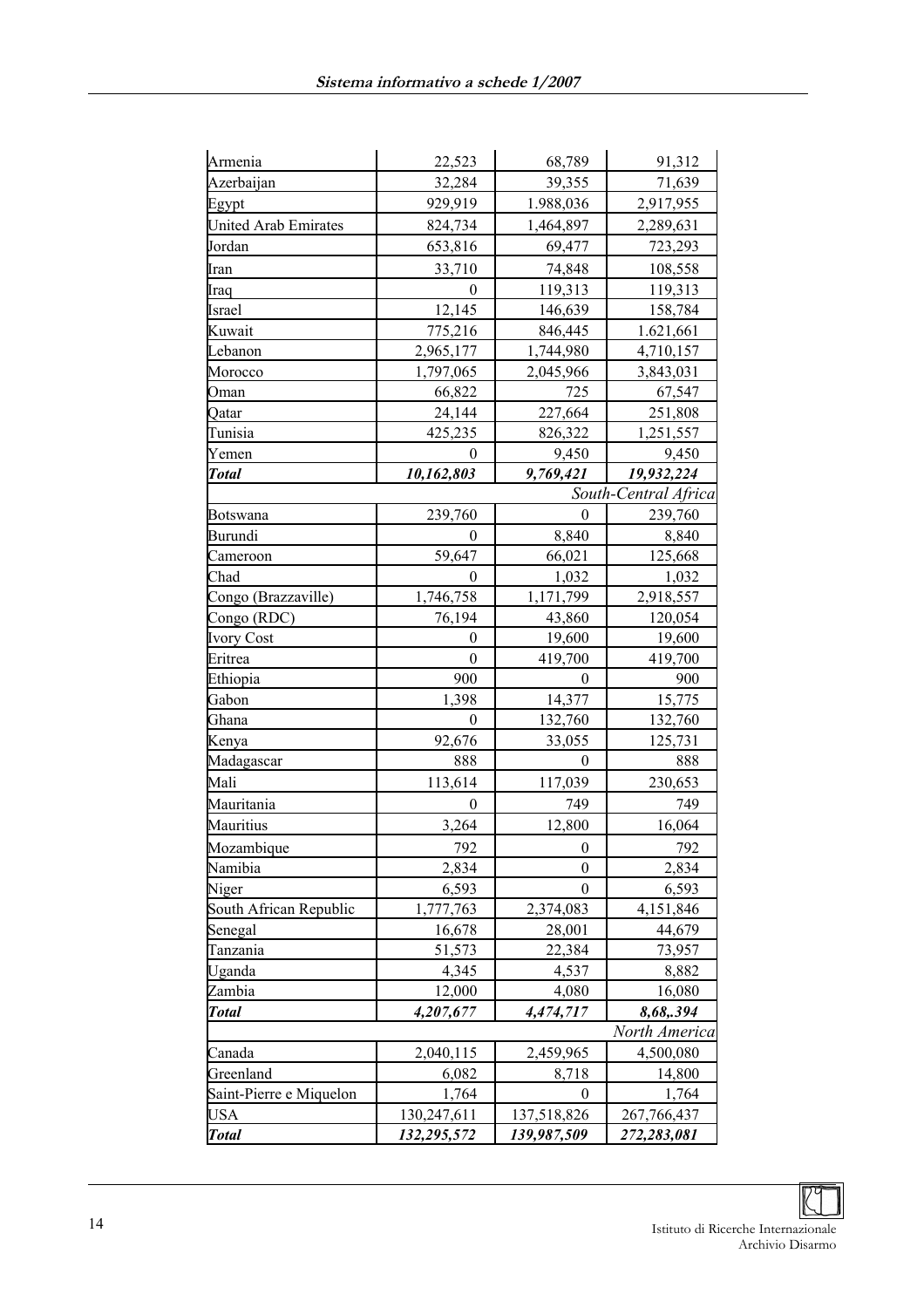|                       |           |                  | Central-South America |
|-----------------------|-----------|------------------|-----------------------|
| <b>Dutch Antilles</b> | 6,513     | 2,263            | 8,776                 |
| Argentina             | 2,472,409 | 954,737          | 3,427,146             |
| <b>Bahamas</b>        | 22,573    | $\theta$         | 22,573                |
| <b>Barbados</b>       | 56,214    | 115,939          | 172,153               |
| <b>Bermudas</b>       | 85,900    | 0                | 85,900                |
| Bolivia               | 7,721     | 110,523          | 118,244               |
| Brazil                | 172,144   | 283,405          | 455,549               |
| Chile                 | 856,318   | 16,601,867       | 17,458,185            |
| Colombia              | 169,490   | 137,916          | 307,406               |
| Costa Rica            | 13,291    | 16,591           | 29,882                |
| Ecuador               | 23,850    | 28,821           | 52,671                |
| El Salvador           | 104,799   | 6,220            | 111,019               |
| Jamaica               | 91,924    | 184,008          | 275,932               |
| Guatemala             | 239,226   | 189,409          | 428,635               |
| Haiti                 | 0         | 22,000           | 22,000                |
| Mexico                | 1,479,761 | 1,513,860        | 2,993,621             |
| Panama                | 25,824    | 0                | 25,824                |
| Paraguay              | 54,608    | 33,594           | 88,202                |
| Peru                  | 151,164   | 142,278          | 293,442               |
| Dominican Republic    | 315,440   | 306,062          | 621,502               |
| Suriname              | 80,965    | $\theta$         | 80,965                |
| Trinidad and Tobago   | 80,195    | 1,492            | 81,687                |
| Uruguay               | 18,875    | 68,479           | 87,354                |
| Venezuela             | 690,765   | 487,988          | 1,178,753             |
| Total                 | 7,219,969 | 21,207,452       | 28,427,421            |
|                       |           |                  | Asia                  |
| Afghanistan           | 43,000    | $\mathbf{0}$     | 43,000                |
| Bangladesh            | 4,824,573 | 206,742          | 5,031,315             |
| Brunei                | $\theta$  | 69,000           | 69,000                |
| China                 | 273,868   | 82,767           | 356,635               |
| South Korea           | 1,166,731 | 1,677,308        | 2,844,039             |
| Philippines           | 421,303   | 605,792          | 1,027,095             |
| Japan                 | 4,371,899 | 3,476,215        | 7,848,114             |
| Hong Kong             | 2,285     | 52,107           | 54,392                |
| India                 | 1,145,744 | 450,917          | 1,596,661             |
| Indonesia             | 39,805    | 6,685            | 46,490                |
| Kazakhstan            | 49,069    | 93,408           | 142,477               |
| Kyrgyzstan            | 34,538    | 0                | 34,538                |
| Macao                 | 0         | 3,108            | 3,108                 |
| Malaysia              | 574,559   | 1,436,196        | 2,010,755             |
| Maldives              | 83,150    | $\boldsymbol{0}$ | 83,150                |
| Nepal                 | 7,340     | $\boldsymbol{0}$ | 7,340                 |
| Pakistan              | 8,881     | 3,801,111        | 3,809,992             |
| Singapore             | 2,510,351 | 634,882          | 3,145,233             |
| Taiwan                | 140,432   | 61,712           | 202,144               |
| Thailand              | 766,057   | 920,431          | 1,686,488             |
| Uzbekistan            | 10,217    | 25,392           | 35,609                |